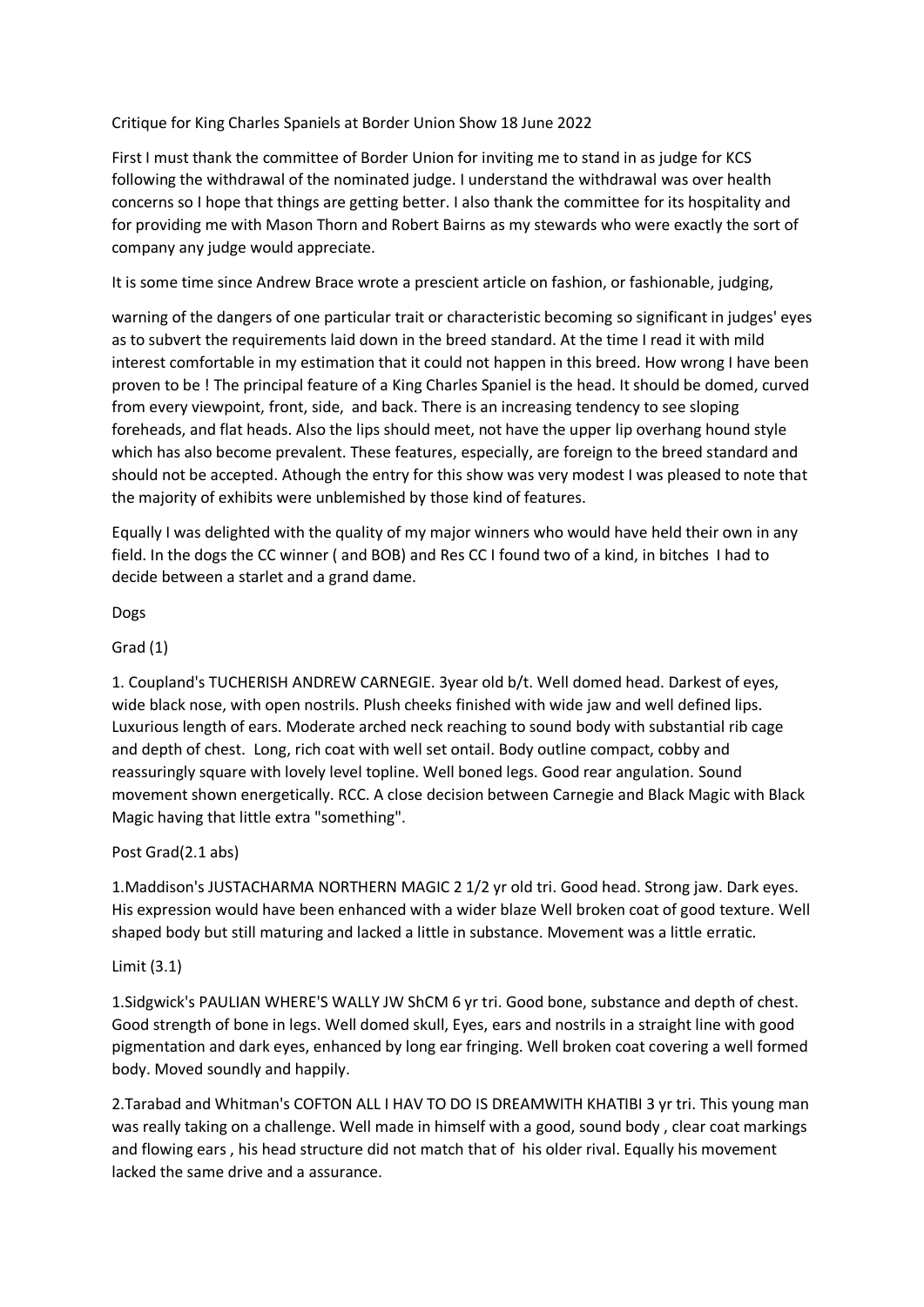# Open (2)

1. Clarke's POLTOMIC BLACK MAGIC 3 1/2 yr b/t . I said earlier that my Dog CC and RCC were two of a kind. Going round together they were as a pair of bookends. However, this one lived up to his name with that extra little sprinkling of magic. All that I wrote about the Graduate winner could be overlaid here. Correctly shaped skull, full over the eyes, large, black open nostrils, well padded lips, that little but more eye catching topline, the little more gusto on the move. Deep chest, well sprung ribs, level topline, well set on tail, good bone. Moved with drive off well defined hocks. CC and BOB.

2. Coupland's AMBASSADOR BOY STAR OF TUCHERISH (IMP RUS) 4 1/2 yr ruby. Large, wide head, gently domed. Eyes well spaced in line with nose. Strongly built body at top of size range. Well

constructed ribcage and great depth of chest. Level topline. Short coat with slight wave. Strong on the move if lacking exuberance.

**Ritch** 

Puppy(1)

1.Tarabad and Whitman's BALDRAGON RUSSIAN AROUND WITH KHATIBI 11 mth tri. Lovely to watch on the move. Free, easy movement showing her enjoyment of being there. Well broken coat of silky texture. Well rounded head with quite a narrow blaze. Dark eyes, strong pigmentation. Solid body with level topline and overall square shape. Good spring of rib, and deep chest. Well boned legs with clear bend of stifle. BP.

## Junior (1)

1. McFarlane and Johnston's GRACIE MARADECO KING (IMP POL) 16 mth b/t Sweet head with good dome, dark eyes and good pigmentation. Neck finely arched into lightly built body which is slightly long at present. She demonstrated considerable energy and strength on the move. Unfortunately for her handler it was more directed at release from the ring than any showing , making assessment of movement very difficult.

# Yearling (1)

1. Tarabad and Whitman's BALDRAGON CENTRE STAGE WITH KHATIBI 15 mth tri. Lightly marked coat. Good rib construction with deep chest. Good bone to legs A little away from a square, cobby body WITH just a little extra length. Moved soundly, and happily. Her head needs a bit more height, exaggerated by her a prominent jaw line, a typical Charlie development phase.

### Post Grad (2.1)

1. Rix's BALDRAGONFAME GAME AT RICKSBURY 15 mth tri. Having encountered this young lady previously I was not surprised with how I found her, especially as during the intervening time she has gone on to make her mark in the show ring and already accrued a number of significant wins. Pleasingly domed head accentuated by a wide blaze. Dark eyes and well placed black nose with open nostrils, all framed with well feathered ears. Well proportioned neck leading on to compact, cobby body with well barrelled ribs and deep chest. Good bone to legs and sound rear quarters. Moved true and straight. A very promising starlet RCC.